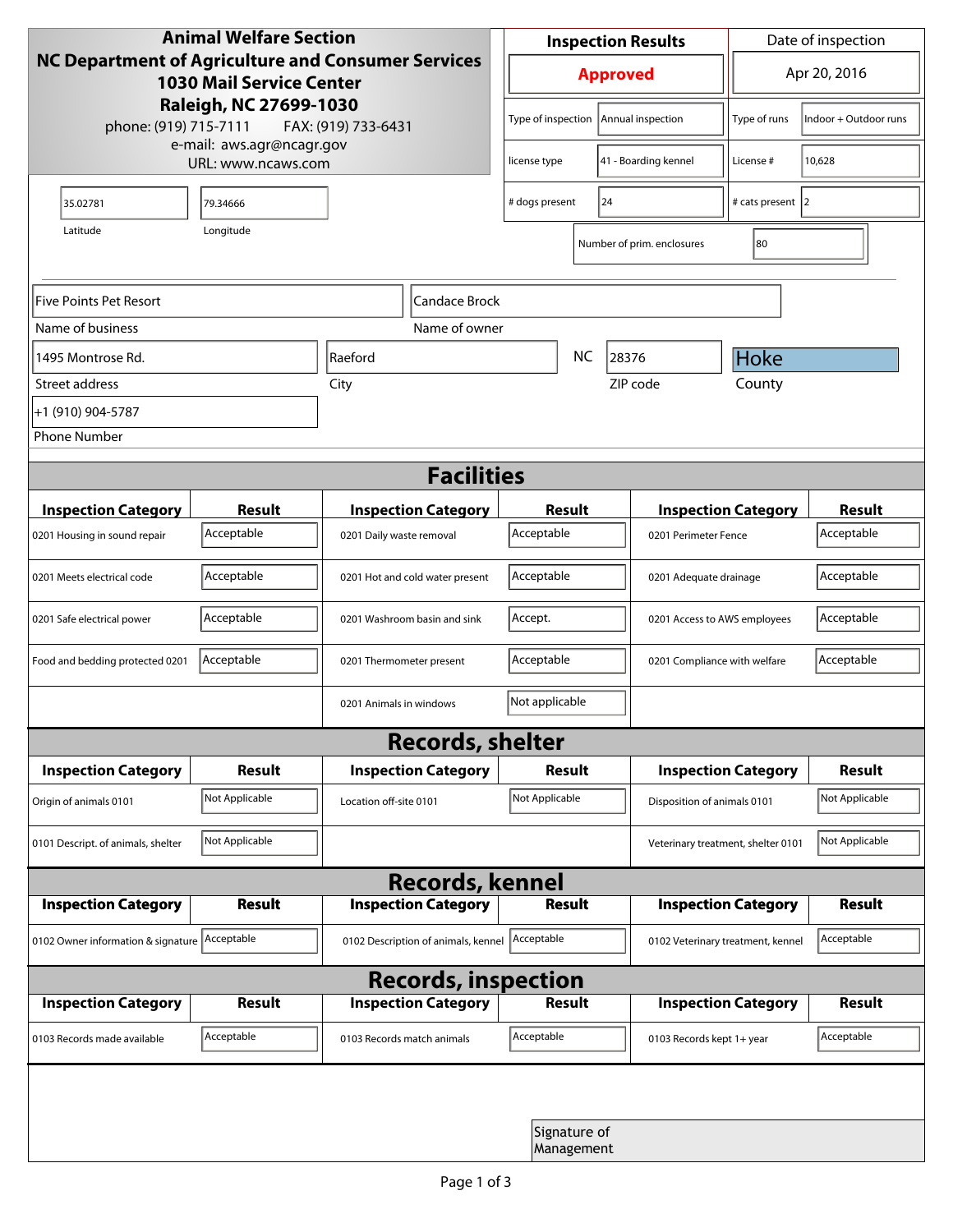| <b>Animal Welfare Section, NCDA&amp;CS</b>                  |                |                                    | Date of inspection<br><b>Inspection Results</b> |                                     |              |                |  |  |
|-------------------------------------------------------------|----------------|------------------------------------|-------------------------------------------------|-------------------------------------|--------------|----------------|--|--|
| Inspection Report, continued                                |                |                                    | <b>Approved</b>                                 |                                     | Apr 20, 2016 |                |  |  |
|                                                             |                |                                    |                                                 |                                     |              | <b>NC</b>      |  |  |
| <b>Five Points Pet Resort</b>                               |                | <b>Candace Brock</b>               |                                                 | Raeford                             |              |                |  |  |
| <b>Indoor facilities</b>                                    |                |                                    |                                                 |                                     |              |                |  |  |
| <b>Inspection Category</b>                                  | Result         | <b>Inspection Category</b>         | Result                                          | <b>Inspection Category</b>          |              | Result         |  |  |
| 0202 Ambient temperature, indoor                            | Acceptable     | 0202 Ventilation, indoor           | Acceptable                                      | Acceptable<br>0202 Lighting, indoor |              |                |  |  |
| 0202 Imperv./Sanitary surf., indoor                         | Acceptable     | 0202 Drainage, indoor              | Acceptable                                      |                                     |              |                |  |  |
| <b>Outdoor facilities</b>                                   |                |                                    |                                                 |                                     |              |                |  |  |
| <b>Inspection Category</b>                                  | Result         | <b>Inspection Category</b>         | Result                                          | <b>Inspection Category</b>          | Result       |                |  |  |
| 0203 Impervious surfaces, outdoor                           | Acceptable     | 0203 Housing, 1 per animal         | Not Applicable                                  | 0203 Protection from elements       |              | Acceptable     |  |  |
| 0203 Owner advised, outdoor                                 | Not Applicable | 0203 Drainage, outdoor             | Acceptable                                      |                                     |              |                |  |  |
| <b>Primary enclosures</b>                                   |                |                                    |                                                 |                                     |              |                |  |  |
| <b>Inspection Category</b>                                  | Result         | <b>Inspection Category</b>         | Result                                          | <b>Inspection Category</b>          |              | <b>Result</b>  |  |  |
| 0204 Drainage prev. cross contam.                           | Acceptable     | 0204 Fence height >= 5 feet        | Acceptable                                      | 0204 1:10 ratio, person: human      |              | Not Applicable |  |  |
| 0204 Surf. impervious to moisture                           | Acceptable     | 0204 Enclosure is escape proof     | Acceptable                                      | 0204 Cats, $>=$ 4 sq. ft. / adult   |              | Acceptable     |  |  |
| 0204 Prevent contact with wood                              | Not Acceptable | 0204 Solid resting surface         | Acceptable                                      | 0204 Cats, $<= 12$ / enclosure      |              | Not Applicable |  |  |
| 0204 Enclosures in sound repair                             | Not Acceptable | 0204 Cats, raised resting surface  | Acceptable                                      | 0204 Cats, 1 litter pan / 3 adults  |              | Acceptable     |  |  |
| 0204 Size of enclosure                                      | Acceptable     | 0204 Dogs, supervision if > 4      | Not Applicable                                  |                                     |              |                |  |  |
| <b>Feeding</b>                                              |                |                                    |                                                 |                                     |              |                |  |  |
| <b>Inspection Category</b>                                  | <b>Result</b>  | <b>Inspection Category</b>         | Result                                          | <b>Inspection Category</b>          |              | <b>Result</b>  |  |  |
| 0205 Feeding, 1x / day, adult                               | Acceptable     | 0205 Feeding, 1 bowl / adult       | Acceptable                                      | 0205 Feeding, commercial food       |              | Acceptable     |  |  |
| 0205 Feeding, bowl in good repair                           | Acceptable     | 0205 Feeding, quality food         | Acceptable                                      | 0205 Feeding, bowl is protected     |              | Acceptable     |  |  |
| 0205 Feeding, 2x / day, young                               | Acceptable     |                                    |                                                 |                                     |              |                |  |  |
| <b>Watering</b>                                             |                |                                    |                                                 |                                     |              |                |  |  |
| <b>Inspection Category</b>                                  | <b>Result</b>  | <b>Inspection Category</b>         | Result                                          |                                     |              |                |  |  |
| 0206 Watering, continuous access                            | Acceptable     | 0206 Watering, bowl in good repair | Acceptable                                      |                                     |              |                |  |  |
| <b>Sanitation/Employees/Classification &amp; Separation</b> |                |                                    |                                                 |                                     |              |                |  |  |
| <b>Inspection Category</b>                                  | <b>Result</b>  | <b>Inspection Category</b>         | Result                                          | <b>Inspection Category</b>          |              | <b>Result</b>  |  |  |
| 0207 Waste removal 2x / day                                 | Acceptable     | 0207 Grounds overgrown             | Acceptable                                      | 0207 Young given social interact.   |              | Not Applicable |  |  |
| 0207 Animals removed while clean                            | Acceptable     | 0207 Pest Control                  | Acceptable                                      | 0207 Species separated              |              | Acceptable     |  |  |
|                                                             |                |                                    | Signature of<br>Management                      |                                     |              |                |  |  |